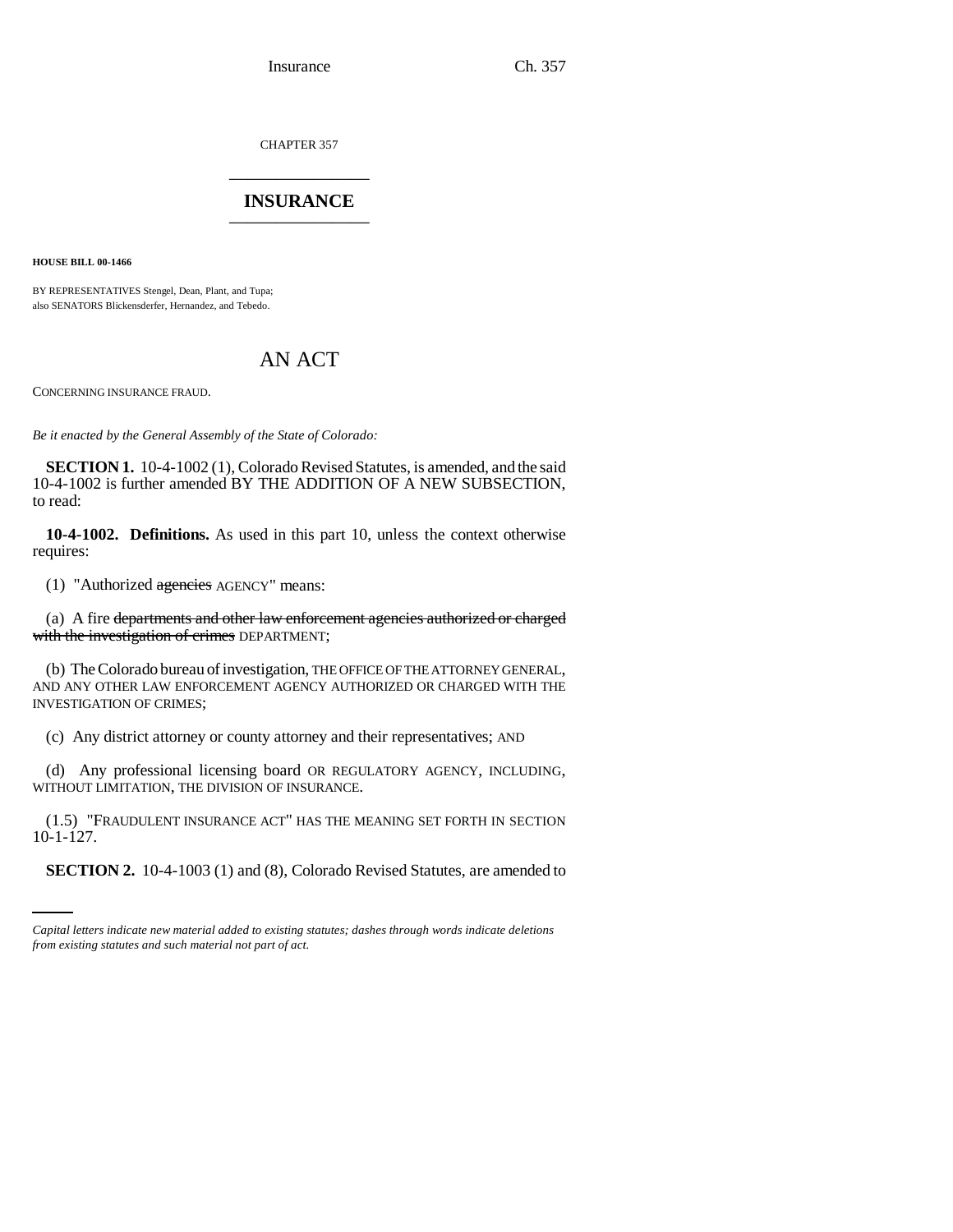## read:

**10-4-1003. Disclosure of information.** (1) (a) When any person OR INSURER has reason to believe that a fire loss may have been caused by other than accidental means or that any insurance claim may be fraudulent, then such person may, AND SUCH INSURER SHALL, notify an authorized agency. for the purpose of having such fire loss or claim investigated.

(b) A NOTIFICATION PURSUANT TO PARAGRAPH (a) OF THIS SUBSECTION (1) SHALL BE CONFIDENTIAL, SHALL NOT CONSTITUTE A PUBLIC RECORD UNDER PART 2 OF ARTICLE 72 OF TITLE 24, C.R.S., AND SHALL NOT BE DISCOVERABLE OR ADMISSIBLE IN ANY CIVIL ACTION.

(c) NO INSURER OR AUTHORIZED AGENCY SHALL INTENTIONALLY REFUSE TO RELEASE ANY RELEVANT INFORMATION CONCERNING A POSSIBLE NONACCIDENTAL FIRE LOSS OR FRAUDULENT INSURANCE ACT, UPON REQUEST, TO:

(I) AN INSURER THAT IS OR COULD BE REQUIRED TO PAY A CLAIM TO WHICH SUCH INFORMATION RELATES; OR

(II) ANY AUTHORIZED AGENCY.

 $(8)$  (a) Any insurer or person that has reason to believe that a fire loss may have been caused by other than accidental means, or that any insurance claim OR APPLICATION FOR INSURANCE COVERAGE may be fraudulent, OR THAT A FRAUDULENT INSURANCE ACT HAS BEEN COMMITTED, may, AND ANY INSURER THAT HAS REASON TO BELIEVE THE SAME SHALL, furnish and disclose any relevant information in its possession concerning such loss, or claim, OR ACT to any INSURER OR authorized agency as defined in section 10-4-1002 (1), for the purpose of detecting, prosecuting, or preventing fraudulent insurance claims. Such reporting shall be confidential, shall not be a public record under article 72 of title 24, C.R.S., and shall not be discoverable or admissible under the Colorado rules of civil procedure in any civil litigation, BUT ONLY TO THE EXTENT THAT THE INSURER OR PERSON DISCLOSING THE INFORMATION IS GRANTED IMMUNITY UNDER SECTION 10-4-1005. The immunity as set forth in section 10-4-1005 shall apply to any report made pursuant to this subsection (8). The commissioner of insurance may promulgate rules regarding such reporting.

(b) PARAGRAPH (a) OF THIS SUBSECTION (8) SHALL NOT BE CONSTRUED TO PROHIBIT THE ADMISSION OF EVIDENCE OF A FRAUDULENT INSURANCE ACT:

(I) IN ANY CIVIL LITIGATION INVOLVING SUCH FRAUDULENT INSURANCE ACT; OR

(II) IN ANY CIVIL LITIGATION INVOLVING THE ALLEGED DISCLOSURE OF INFORMATION AS TO WHICH THE INSURER OR PERSON ALLEGED TO HAVE MADE SUCH DISCLOSURE DOES NOT HAVE IMMUNITY UNDER SECTION 10-4-1005.

(c) AN INSURER DISCLOSING INFORMATION TO ANOTHER INSURER UNDER THIS SUBSECTION (8) MAY MAKE A WRITTEN REQUEST TO SUCH OTHER INSURER FOR THE RELEASE OF INFORMATION RELATING TO OTHER FIRE LOSSES, INSURANCE CLAIMS, OR APPLICATIONS FOR COVERAGE SUBMITTED BY THE SAME INSURED OR APPLICANT;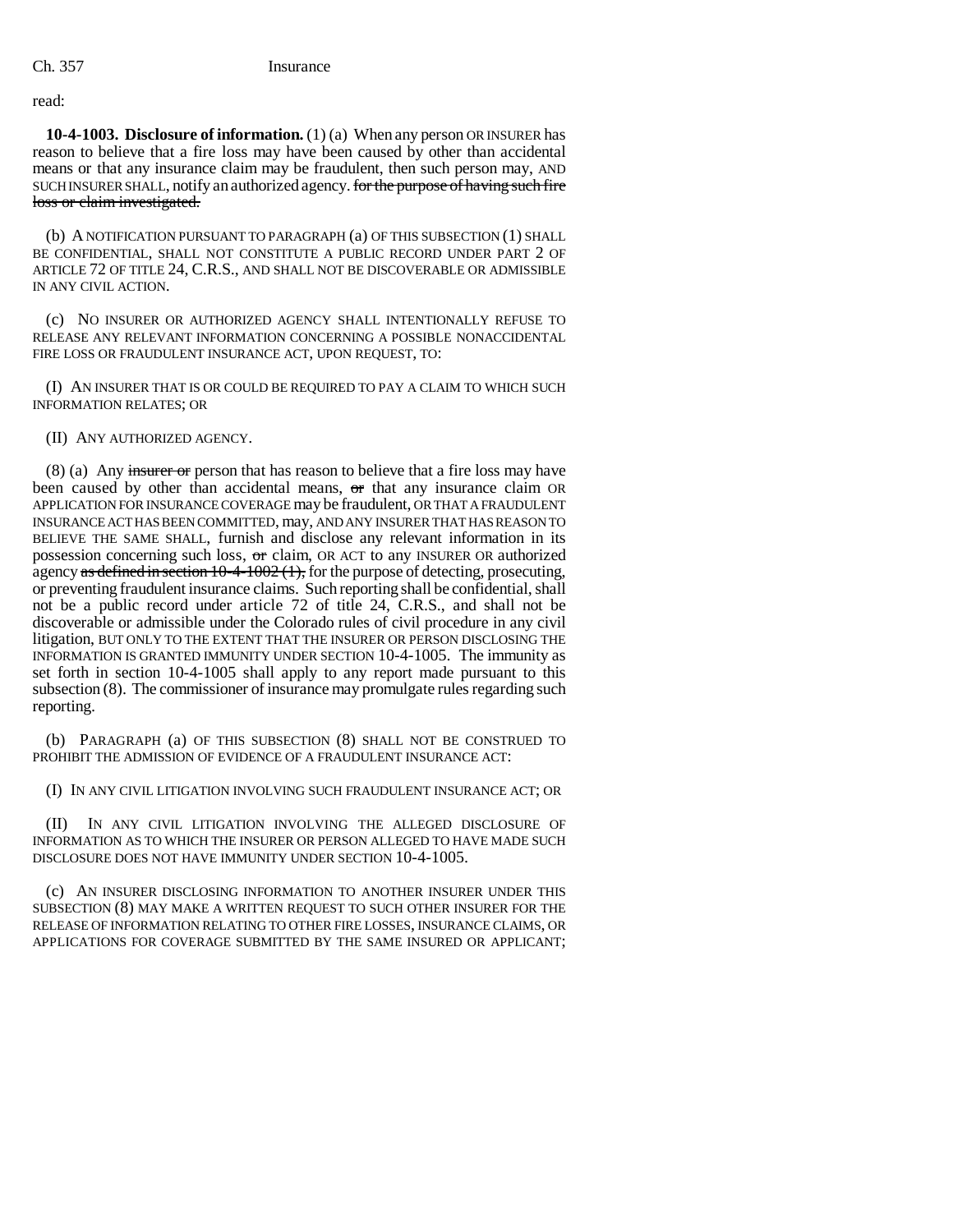Insurance Ch. 357

EXCEPT THAT SUCH REQUEST AND ANY SUCH RELEASE OF INFORMATION SHALL BE SOLELY FOR THE PURPOSE OF DETECTING, INVESTIGATING, PREVENTING, OR PROSECUTING AN ACTUAL OR SUSPECTED FRAUDULENT INSURANCE ACT. INFORMATION SO PROVIDED SHALL NOT BE USED FOR UNDERWRITING OR RATING PURPOSES EXCEPT IN CONNECTION WITH AN APPLICATION OR POLICY UNDER WHICH A FRAUDULENT INSURANCE ACT WAS COMMITTED. INFORMATION RELEASED PURSUANT TO SUCH REQUEST SHALL BE SUBJECT TO THE CONFIDENTIALITY AND IMMUNITY PROVISIONS OF PARAGRAPH (a) OF THIS SUBSECTION (8).

**SECTION 3.** 10-4-1005, Colorado Revised Statutes, is amended to read:

**10-4-1005. Immunity.** (1) In the case of actions taken under this part 10, and except where information is furnished with knowledge that the information is false OR WITH RECKLESS DISREGARD FOR ITS TRUTH OR FALSITY, there shall be no civil penalty or damages on the part of, and no eause of action CLAIM FOR RELIEF shall rise BE BROUGHT against, any person, INSURER, OR AUTHORIZED AGENCY for furnishing information or taking other action pursuant to the provisions of this part 10.

(2) EVERY PERSON, INSURER, AND AUTHORIZED AGENCY SHALL BE IMMUNE FROM CIVIL LIABILITY WHEN ACTING IN GOOD FAITH TO COOPERATE WITH, FURNISH EVIDENCE TO OR ON BEHALF OF, PROVIDE INFORMATION TO, OR SOLICIT OR RECEIVE INFORMATION FROM, ANY OF THE FOLLOWING WITH REGARD TO AN ACTUAL OR SUSPECTED FRAUDULENT INSURANCE ACT:

(a) AN AGENCY OF THE FEDERAL OR ANY STATE, COUNTY, OR MUNICIPAL GOVERNMENT THAT IS INVOLVED IN THE DETECTION, PROSECUTION, OR PREVENTION OF ARSON OR INSURANCE FRAUD;

(b) ANY EMPLOYEE OR AGENT OF AN AGENCY LISTED IN PARAGRAPH (a) OF THIS SUBSECTION (2); AND

(c) ANOTHER INSURER, IF ACTING IN ACCORDANCE WITH SECTION 10-4-1003 (8) (c) SOLELY FOR THE PURPOSE OF DETECTING, INVESTIGATING, PREVENTING, OR PROSECUTING AN ACTUAL OR SUSPECTED FRAUDULENT INSURANCE ACT. INFORMATION SO PROVIDED SHALL NOT BE USED FOR UNDERWRITING OR RATING PURPOSES EXCEPT IN CONNECTION WITH AN APPLICATION OR POLICY UNDER WHICH A FRAUDULENT INSURANCE ACT WAS COMMITTED.

(3) EVERY PERSON, INSURER, AND AUTHORIZED AGENCY SHALL BE IMMUNE FROM CIVIL LIABILITY WHEN ACTING IN GOOD FAITH TO COMPLY WITH A COURT ORDER TO PROVIDE EVIDENCE OR TESTIMONY WITH REGARD TO AN ACTUAL OR SUSPECTED FRAUDULENT INSURANCE ACT; EXCEPT THAT SUCH IMMUNITY SHALL NOT APPLY TO A PERSON OR INSURER THAT HAS COMMITTED, OR HAS CONSPIRED IN OR AIDED AND ABETTED THE COMMISSION OF, SUCH FRAUDULENT INSURANCE ACT.

(4) THE IMMUNITY GRANTED BY THIS SECTION SHALL BE IN ADDITION TO, AND NOT IN LIEU OF, ANY RIGHT, PRIVILEGE, OR IMMUNITY AVAILABLE UNDER THE COMMON LAW OR ANY OTHER APPLICABLE STATUTE OR RULE.

**SECTION 4.** 24-72-202 (6) (b), Colorado Revised Statutes, is amended BY THE ADDITION OF A NEW SUBPARAGRAPH to read: